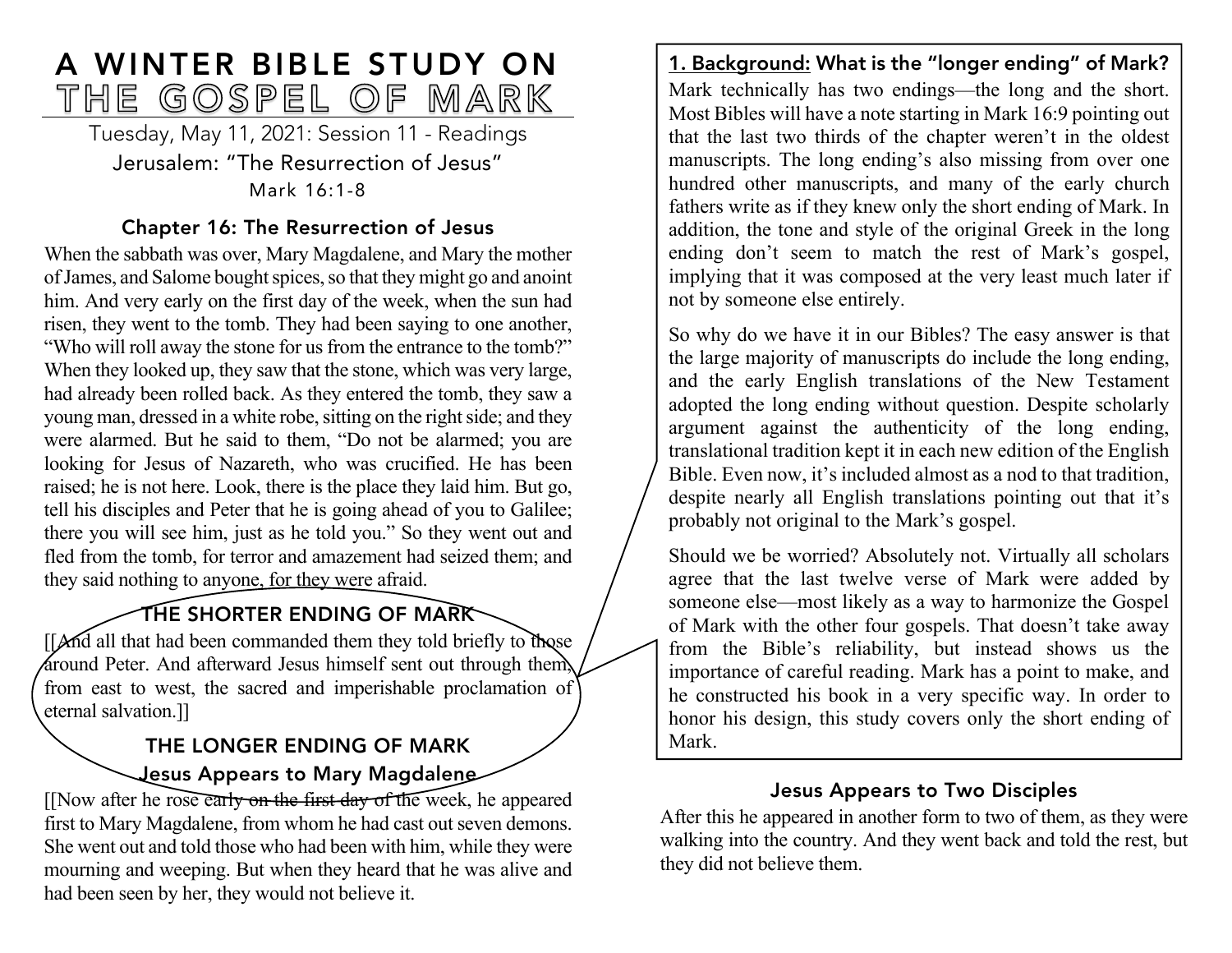#### Jesus Commissions the Disciples

Later he appeared to the eleven themselves as they were sitting at the table; and he upbraided them for their lack of faith and stubbornness, because they had not believed those who saw him after he had risen. And he said to them, "Go into all the world and proclaim the good news to the whole creation. The one who believes and is baptized will be saved; but the one who does not believe will be condemned. And these signs will accompany those who believe: by using my name they will cast out demons; they will speak in new tongues; they will pick up snakes in their hands, and if they drink any deadly thing, it will not hurt them; they will lay their hands on the sick, and they will recover."

#### The Ascension of Jesus

So then the Lord Jesus, after he had spoken to them, was taken up into heaven and sat down at the right hand of God. And they went out and proclaimed the good news everywhere, while the Lord worked with them and confirmed the message by the signs that accompanied it.]]

# BACKGROUND ON

THE GOSPEL OF MARK

## What Do You Do With The End Of Mark's Gospel?

Paul Carter: June 25, 2018

(Source: https://ca.thegospelcoalition.org/columns/ad-fontes/what-do-you-do-with-theend-of-marks-gospel/)

I don't own a commentary written in the last 100 years that argues in favour of the longer ending of Mark's Gospel. Not one.

*"It is virtually certain that 16:9–20 is a later addition and not the original ending of the Gospel of Mark."* (James R. Edwards, The Gospel According to Mark, Pillar New Testament Commentary. Accordance electronic ed. (Grand Rapids: Eerdmans, 2002), 497.)

*"The earliest Greek, versional and patristic evidence supports the conclusion that Mark ended his Gospel at Ch. 16:8."* (William Lane, The Gospel of Mark, The New International Commentary on the New Testament. (Grand Rapids: William B. Eerdmans, 1974), 601.)

*"The undisputed facts are that everything which follows 16:8 in any surviving MS (manuscript) can confidently be declared non-Marcan on grounds of attestation, style, and content; thus the Gospel in the earliest form in which we can trace it ended at 16:8."* (Dennis Nineham, Saint Mark, The Penguin New Testament Commentaries. (London: Penguin Group, 1992), 439)

R.T. France doesn't even consider it an open question. He simply explains why he isn't asking it: *"The purpose of this note is not to argue again for what is the virtually unanimous verdict of modern textual scholarship, that the authentic text of Mark available to us ends at 16:8, but rather to set out as simply and clearly as possible (which inevitably will mean some oversimplification) the data which have contributed to that consensus."* (R.T. France, The Gospel Of Mark, The New International Greek Testament Commentary. (Grand Rapids: William B. Eerdmans, 2002), 685.)

Robert Gundry simply concludes his commentary with 16:8 and doesn't even bother discussing the longer endings.

And yet. When I preached on the ending of Mark's Gospel yesterday at my church and explained this, by way of explaining why I was only preaching on verses 1-8, the most common piece of feedback I received was some version of this: "How come we've never heard of this before?"

That's a good question. As pastors, few things are more important than helping our people understand what is and is not the Word of God. I should have done this sooner. But for better or for worse I did it yesterday. This may not be the answer but it is at least an example.

Even though scholars from across the theological spectrum are now virtually unanimous in understanding the Gospel of Mark as ending at verse 8 most Bible printers and publishers continue to include the extra verses. The ESV does so after a paragraph break and a brief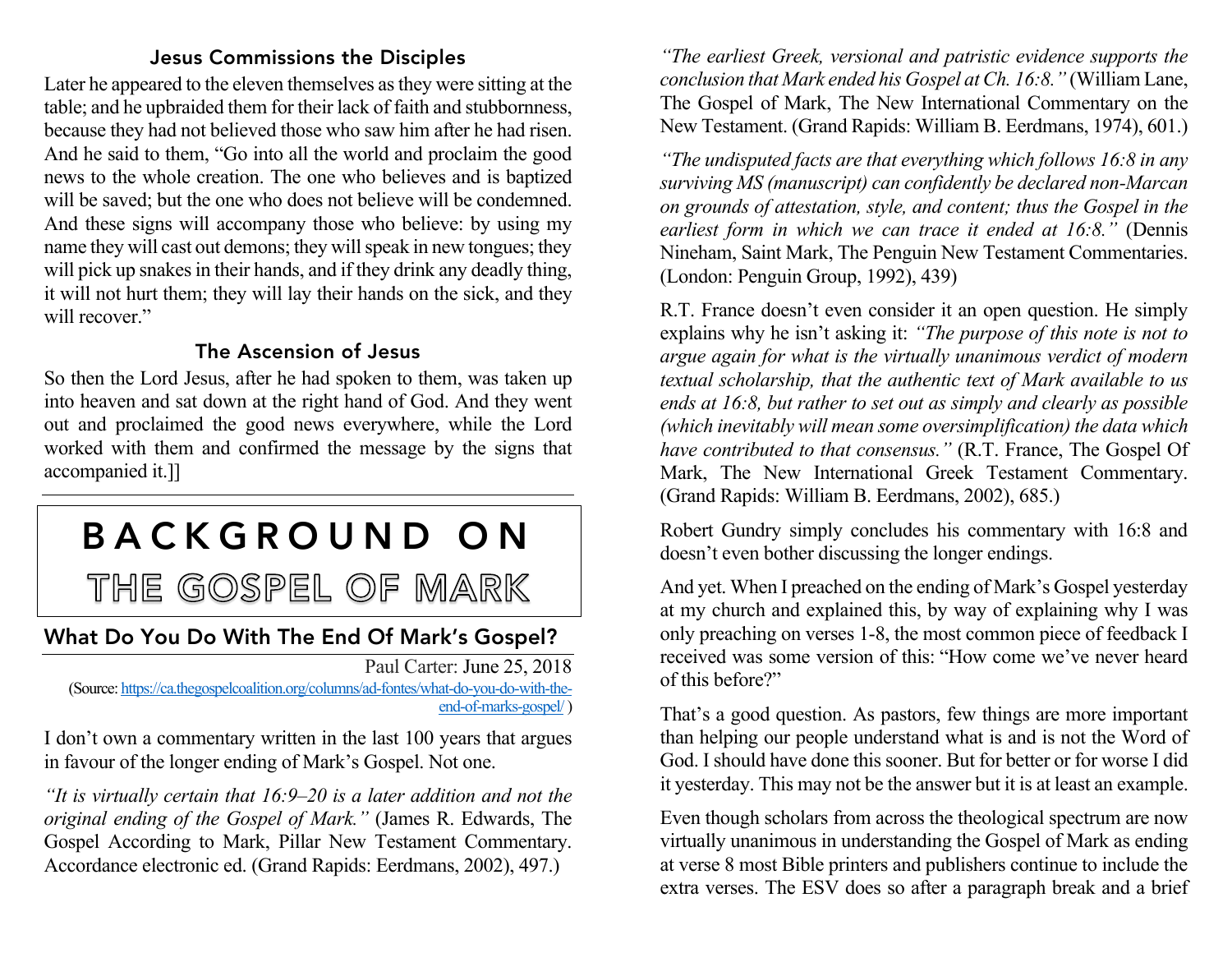disclaimer. It then puts verses 9-20 inside a set of double brackets. The TNIV goes a step further and shrinks the font and puts the verses in italics.

But one way or another, they still appear in most modern versions of the Bible and therefore even if you aren't ever planning on preaching a sermon on the ending of Mark's Gospel you need to know how these verses ought to be handled. Towards that end I offer the following 3 suggestions:

#### 1. Read them but don't treat them as Holy Scripture

I think you should treat the longer ending of Mark's Gospel exactly the way you treat The *Didache* or *The Gospel Of Thomas* – interesting but not inspired.

Reading the longer ending of Mark is very useful from a historical perspective primarily because it tells us about some of the early theological controversies within the early church. Verses 17-18 for example, appear to be making an argument for a more charismatic understanding of the Christian life and mission. About those verses James Edwards says: *"the prominence given to charismatic signs in vv. 17–18 stands in stark contrast to the reserve of Jesus in Mark*  with regard to signs and sensation (cf.  $8:11-13$ )."<sup>[1]</sup>

Throughout the actual text of Mark's Gospel Jesus appears to be very cautious with respect to signs and wonders. He heals people because he loves people but almost every time he does he strongly warns them to say nothing to anyone – Jesus is aware that signs and wonders can become a huge distraction. Apparently, not everyone in the early church embraced his sense of caution. We see that certainly reflected in Paul's concern in 1 Corinthians. Paul wants to deprioritize without delegitimizing signs and wonders. He wants the focus more on love and less on particular gifts of the Spirit. The longer ending of Mark's Gospel reveals to us that this problem was not isolated to the church in Corinth. Apparently charismatic distortions of the Gospel have existed almost as long as the Gospel itself.

That's good to know.

So read the longer endings of Mark's Gospel but don't treat them as Holy Scripture. Don't try and prove your spiritual bona fides by handling poisonous snakes. Don't insist that everyone who believes ought to be able to speak in tongues. Read the longer ending of Mark as a testimony to some of the things people wanted the Bible to say, that thankfully, it did not.

#### 2. Don't deny the problem – and don't be ignorant of the solution

If you are going to share the Gospel with people living on planet earth in the internet age you need to be at least somewhat equipped to defend the authority and reliability of the Bible. First year philosophy students and internet aficionados tell a story about the Bible that goes like this: "The Bible doesn't really tell us anything about what God said or what Jesus said or what the Apostle said. Rather it tells us what the early church wanted God, Jesus and the Apostles to have said. These documents after all, had to be copied and reproduced every 20-30 years. Do you really think that they didn't pull out a few things or put in a few things that served their own agenda? Of course they did. The Bible has evolved over time."

That's the story – but like a lot of good stories these days, it has very little to do with the facts.

The truth is that the text of the Bible is the most rigorously attested text in the history of human literature. The truth is that when we compare all the thousands of scraps and fragments of the New Testament from all over the Mediterranean, from every stage of the reproduction timeline, there are remarkably few significant textual variants. The one exception to that generally happy rule is the longer ending of Mark's Gospel.

You should know about this problem but you shouldn't be freaked out by it.

You should know that scholars and linguists have known about this issue for over a thousand years. You should know that some of the scribes who made the first copies of the longer ending flagged it as likely unoriginal. Scholars have been investigating these verses ever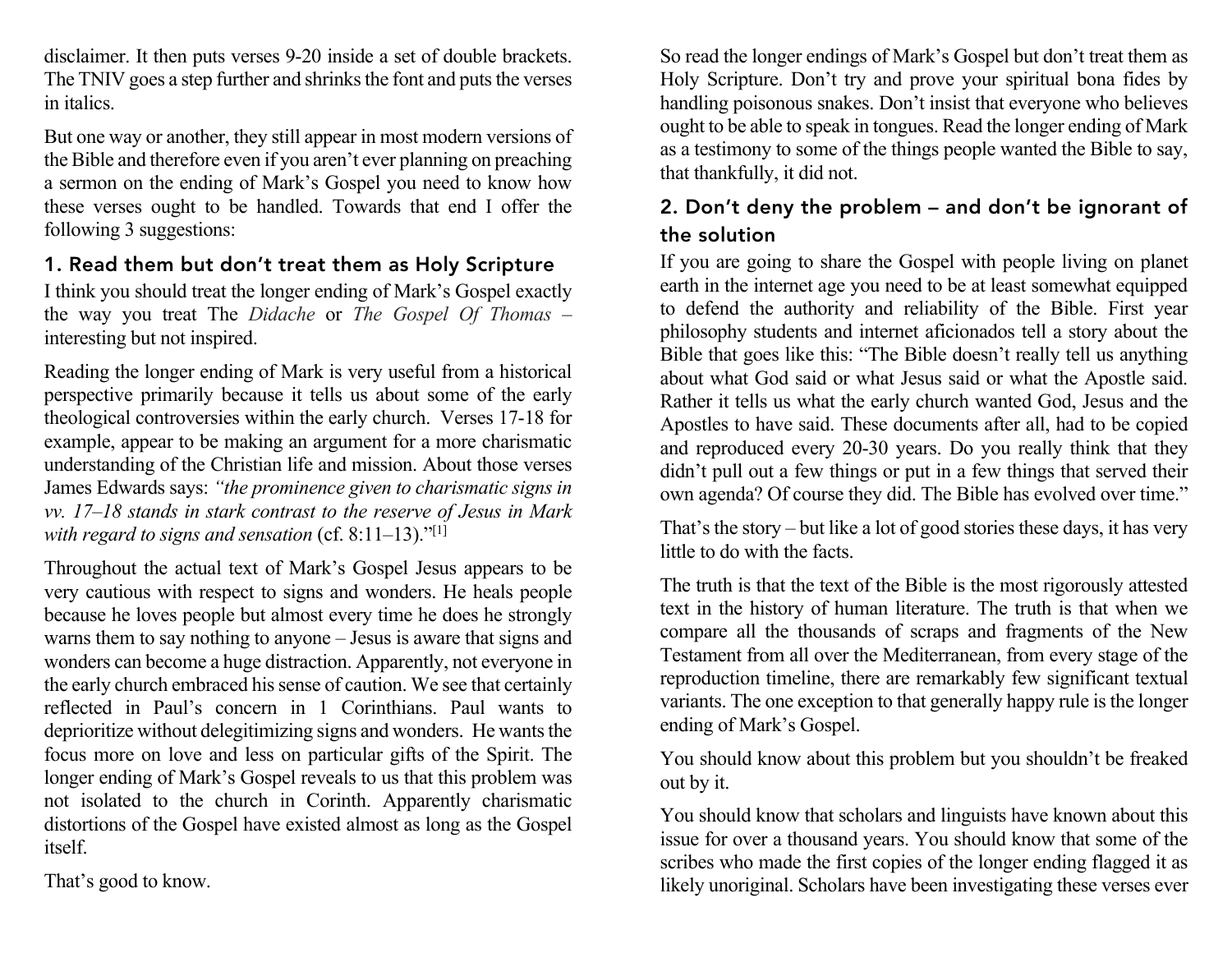since. And you should know that scholars from across the theological spectrum – scholars who would deny the historicity of the resurrection and scholars who would affirm it – now agree that verse 8 is in fact the original ending of Mark's Gospel. There is no serious dissent from that position.

Therefore, contrary to what your internet friends may say, this controversy actually proves the opposite of what they contend. It proves that the Christian community has been rigorous, thorough, transparent and dogged in their preservation and reproduction of the original text. Any potential insertions have been flagged, documented, researched, reviewed and if deemed unoriginal removed. Therefore we can be very confident that what we have before us is in fact the unvarnished, unedited, unevolved Word of God.

The Bible is a miracle and you don't need to be ashamed of it.

#### 3. Love and use what is there

Whether Mark intended to write more or whether he did write more and it was somehow lost or obscured, the fact is that what God has preserved is entirely adequate for Mark's purposes. The Gospel of Mark in many ways resembles a well written High School essay. He presents his thesis in the opening verse: *The beginning of the gospel of Jesus Christ, the Son of God.* (Mark 1:1 ESV)

Mark's goal is to convince us that Jesus Christ is the Son of God. He then begins to assemble and present compelling evidence. He tells us that Jesus forgave sins, fed 5000 people in the wilderness, walked on the water, commanded the wind and the waves, had authority over demons, disease and even death itself. Everything Jesus did and everything Jesus said spoke in favour of his unique identity.

Mark also tells us what Jesus said about himself when placed under oath by the High Priest of Israel. The High Priest asked him: *"Are you the Christ, the Son of the Blessed?"* (Mark 14:61 ESV).

And Jesus said: *"I am, and you will see the Son of Man seated at the right hand of Power, and coming with the clouds of heaven"* (Mark 14:62 ESV).

Mark also recorded for us the words of the Roman centurion. Even though he was not a Christian and not even a Jew and not even up to speed on the things that Jesus had said and done – at the moment of his death he said this: *"Truly this man was the Son of God!"* (Mark 15:39 ESV).

And then finally, as if that wasn't enough, Mark gives us one more thing. He gives us the evidence of the empty tomb. When the women arrive to attend to his body they find the stone rolled away from the tomb and an angel standing guard who tells them: *"Do not be alarmed. You seek Jesus of Nazareth, who was crucified. He has risen; he is not here. See the place where they laid him."* (Mark 16:6ESV)

He has risen. He is not here. See the place where they laid him.

The empty tomb is Mark's LAST WORD on the identity of Jesus Christ.

If you don't believe my contention, if you aren't satisfied by the words and works of Jesus, if you don't credit what Jesus said under oath, if you aren't impressed by the testimony of the Roman soldier then at least consider the evidence of the empty tomb. Consider the word of the angel: *"He has risen; he is not here. See the place where they laid him"* (Mark 16:6 ESV).

What do you say about that? How do you argue with an empty tomb?

The empty tomb is Mark's LAST WORD on the identity and significance of Jesus. If he had ended his story there no one could accuse his Gospel of being incomplete. He has said and done everything he intended to do. He has presented evidence in support of his contention that Jesus Christ is in fact the Son of God.

You don't need to be embarrassed by the ending of Mark's Gospel. And you don't need to be embarrassed by the reaction of the women.

Many modern readers think that Mark should have had the women dancing or singing or clapping or something more positive than what he tells us. He says that they were terribly afraid. He says that they